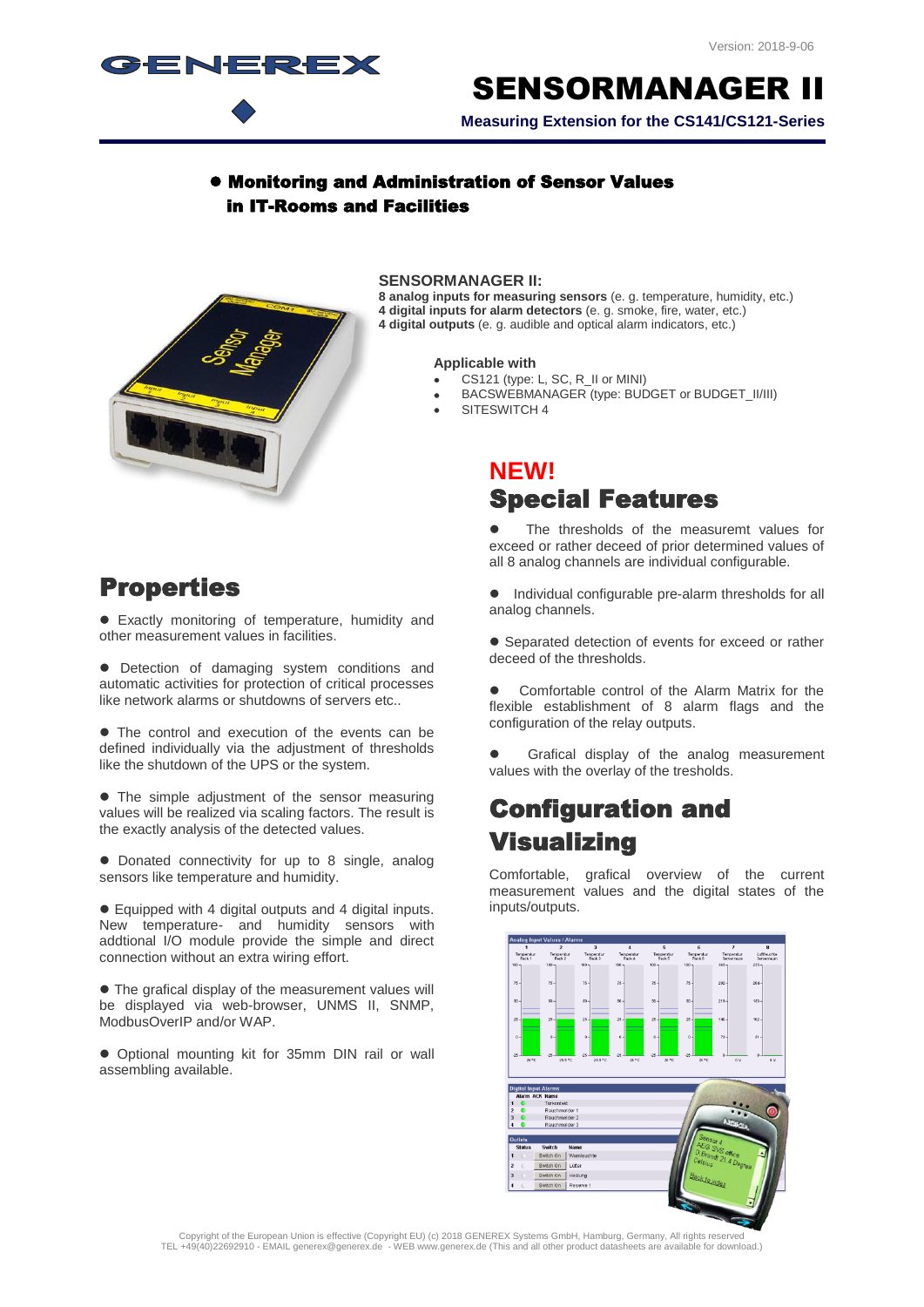### Description and Functional Overview

The SENSORMANAGER II is a data measurement and collecting unit, which allows the individual measurement and monitoring of 8 analog measurement devices (0-10V) and 4 digital alarm inputs or 4 outputs (open collectors).

Monitoring of temperatures, humidity and other analog data in computer rooms with automated response to system alarms.

Alarms can be individually configured and defined for contacts (optoisolated or dry contact) such as fire, smoke and intrusion, and minimum/maximum thresholds values can be set for analog devices such as humidity, temperature and pressure.

Data logging, logging of alarms, automatic shutdowns of network computers, and other actions can be set as reactions to critical alarms.

All system operating and configuring can be done remotely via web-browser. The EVENT driven alarm management system of the CS121 informs the administrator of problems and may automatically switch off computers and other devices (optional extensions: SITESWITCH 4 or SITEMANGER).

The SENSORMANAGER II is an extension of the CS121 Webmanager.